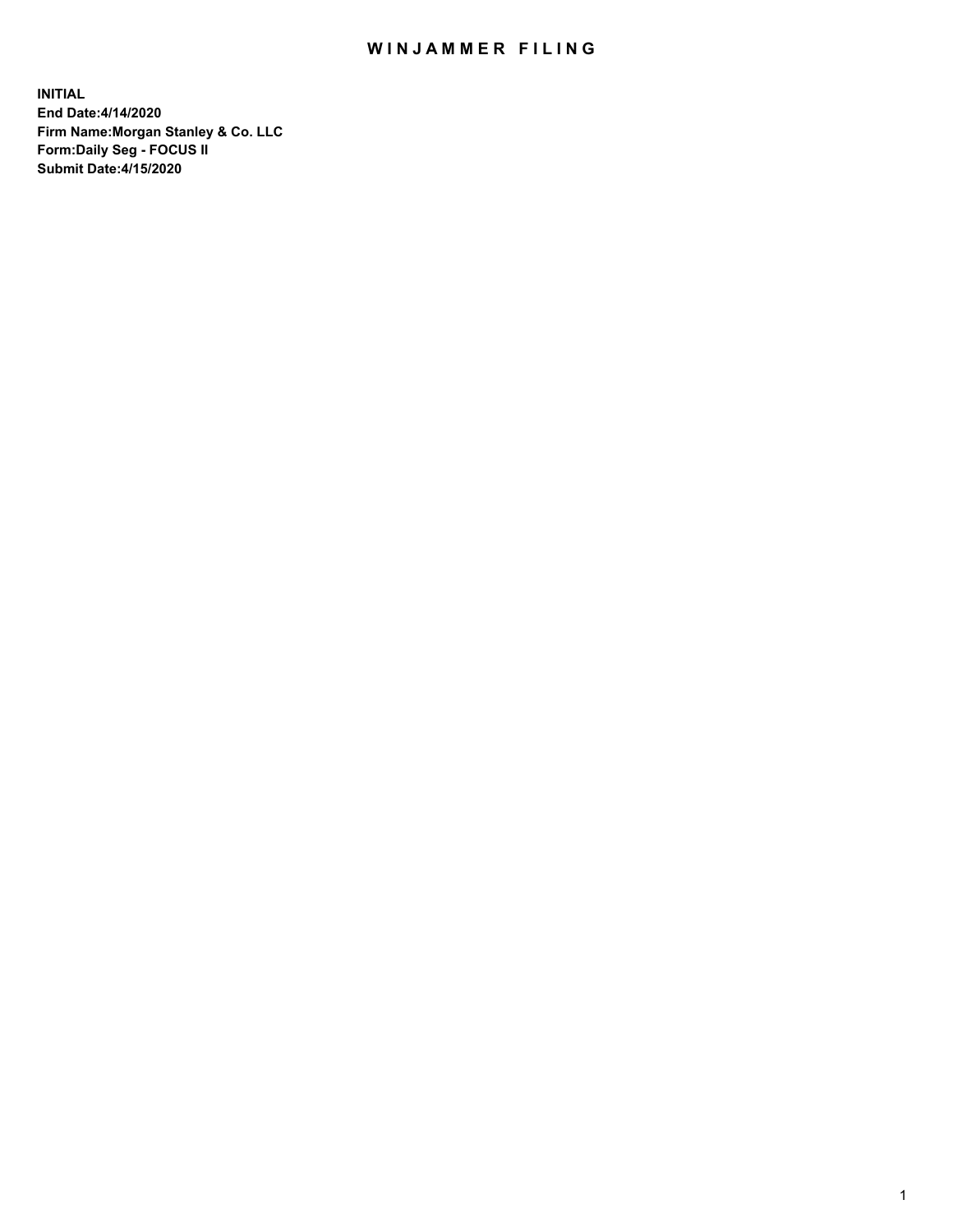**INITIAL End Date:4/14/2020 Firm Name:Morgan Stanley & Co. LLC Form:Daily Seg - FOCUS II Submit Date:4/15/2020 Daily Segregation - Cover Page**

| Name of Company                                                                                          | Morgan Stanley & Co. LLC     |
|----------------------------------------------------------------------------------------------------------|------------------------------|
| <b>Contact Name</b>                                                                                      | <b>Ikram Shah</b>            |
| <b>Contact Phone Number</b>                                                                              | 212-276-0963                 |
| <b>Contact Email Address</b>                                                                             | Ikram.shah@morganstanley.com |
|                                                                                                          |                              |
| FCM's Customer Segregated Funds Residual Interest Target (choose one):<br>a. Minimum dollar amount: ; or | 235,000,000                  |
| b. Minimum percentage of customer segregated funds required:% ; or                                       | <u>0</u>                     |
| c. Dollar amount range between: and; or                                                                  | <u>00</u>                    |
| d. Percentage range of customer segregated funds required between: % and %.                              | 0 <sup>0</sup>               |
| FCM's Customer Secured Amount Funds Residual Interest Target (choose one):                               |                              |
| a. Minimum dollar amount: ; or                                                                           | 140,000,000                  |
| b. Minimum percentage of customer secured funds required:%; or                                           | <u>0</u>                     |
| c. Dollar amount range between: and; or                                                                  | <u>0 0</u>                   |
| d. Percentage range of customer secured funds required between:% and%.                                   | 0 Q                          |
| FCM's Cleared Swaps Customer Collateral Residual Interest Target (choose one):                           |                              |
| a. Minimum dollar amount: ; or                                                                           | 92,000,000                   |
| b. Minimum percentage of cleared swaps customer collateral required:% ; or                               | <u>0</u>                     |
| c. Dollar amount range between: and; or                                                                  | 0 Q                          |
| d. Percentage range of cleared swaps customer collateral required between:% and%.                        | 0 <sub>0</sub>               |

Attach supporting documents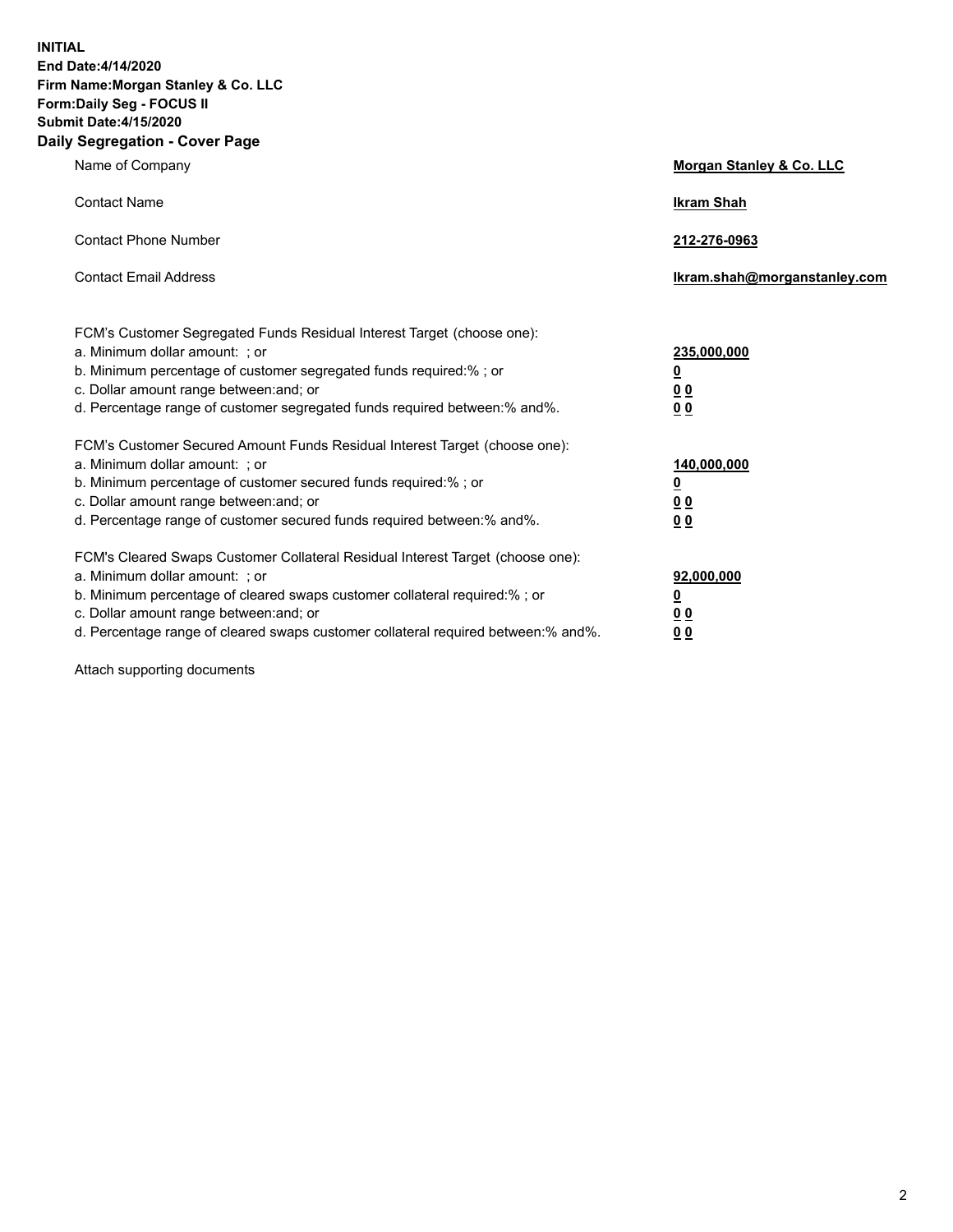## **INITIAL End Date:4/14/2020 Firm Name:Morgan Stanley & Co. LLC Form:Daily Seg - FOCUS II Submit Date:4/15/2020 Daily Segregation - Secured Amounts** Foreign Futures and Foreign Options Secured Amounts Amount required to be set aside pursuant to law, rule or regulation of a foreign government or a rule of a self-regulatory organization authorized thereunder **0** [7305] 1. Net ledger balance - Foreign Futures and Foreign Option Trading - All Customers A. Cash **4,365,859,190** [7315] B. Securities (at market) **2,893,994,337** [7317] 2. Net unrealized profit (loss) in open futures contracts traded on a foreign board of trade **-134,557,176** [7325] 3. Exchange traded options a. Market value of open option contracts purchased on a foreign board of trade **19,855,768** [7335] b. Market value of open contracts granted (sold) on a foreign board of trade **-22,907,438** [7337] 4. Net equity (deficit) (add lines 1. 2. and 3.) **7,122,244,681** [7345] 5. Account liquidating to a deficit and account with a debit balances - gross amount **157,574,133** [7351] Less: amount offset by customer owned securities **-155,939,913** [7352] **1,634,220** [7354] 6. Amount required to be set aside as the secured amount - Net Liquidating Equity Method (add lines 4 and 5) **7,123,878,901** [7355] 7. Greater of amount required to be set aside pursuant to foreign jurisdiction (above) or line 6. **7,123,878,901** [7360] FUNDS DEPOSITED IN SEPARATE REGULATION 30.7 ACCOUNTS 1. Cash in banks A. Banks located in the United States **281,074,553** [7500] B. Other banks qualified under Regulation 30.7 **332,365,803** [7520] **613,440,356** [7530] 2. Securities A. In safekeeping with banks located in the United States **1,181,982,147** [7540] B. In safekeeping with other banks qualified under Regulation 30.7 **0** [7560] **1,181,982,147** [7570] 3. Equities with registered futures commission merchants A. Cash **11,505,791** [7580] B. Securities **0** [7590] C. Unrealized gain (loss) on open futures contracts **2,849,211** [7600] D. Value of long option contracts **0** [7610] E. Value of short option contracts **0** [7615] **14,355,002** [7620] 4. Amounts held by clearing organizations of foreign boards of trade A. Cash **0** [7640] B. Securities **0** [7650] C. Amount due to (from) clearing organization - daily variation **0** [7660] D. Value of long option contracts **0** [7670] E. Value of short option contracts **0** [7675] **0** [7680] 5. Amounts held by members of foreign boards of trade A. Cash **4,034,099,588** [7700] B. Securities **1,712,012,189** [7710] C. Unrealized gain (loss) on open futures contracts **-137,406,387** [7720] D. Value of long option contracts **19,855,768** [7730] E. Value of short option contracts **-22,907,438** [7735] **5,605,653,720** [7740] 6. Amounts with other depositories designated by a foreign board of trade **0** [7760] 7. Segregated funds on hand **0** [7765] 8. Total funds in separate section 30.7 accounts **7,415,431,225** [7770] 9. Excess (deficiency) Set Aside for Secured Amount (subtract line 7 Secured Statement Page 1 from Line 8) **291,552,324** [7380] 10. Management Target Amount for Excess funds in separate section 30.7 accounts **140,000,000** [7780]

11. Excess (deficiency) funds in separate 30.7 accounts over (under) Management Target **151,552,324** [7785]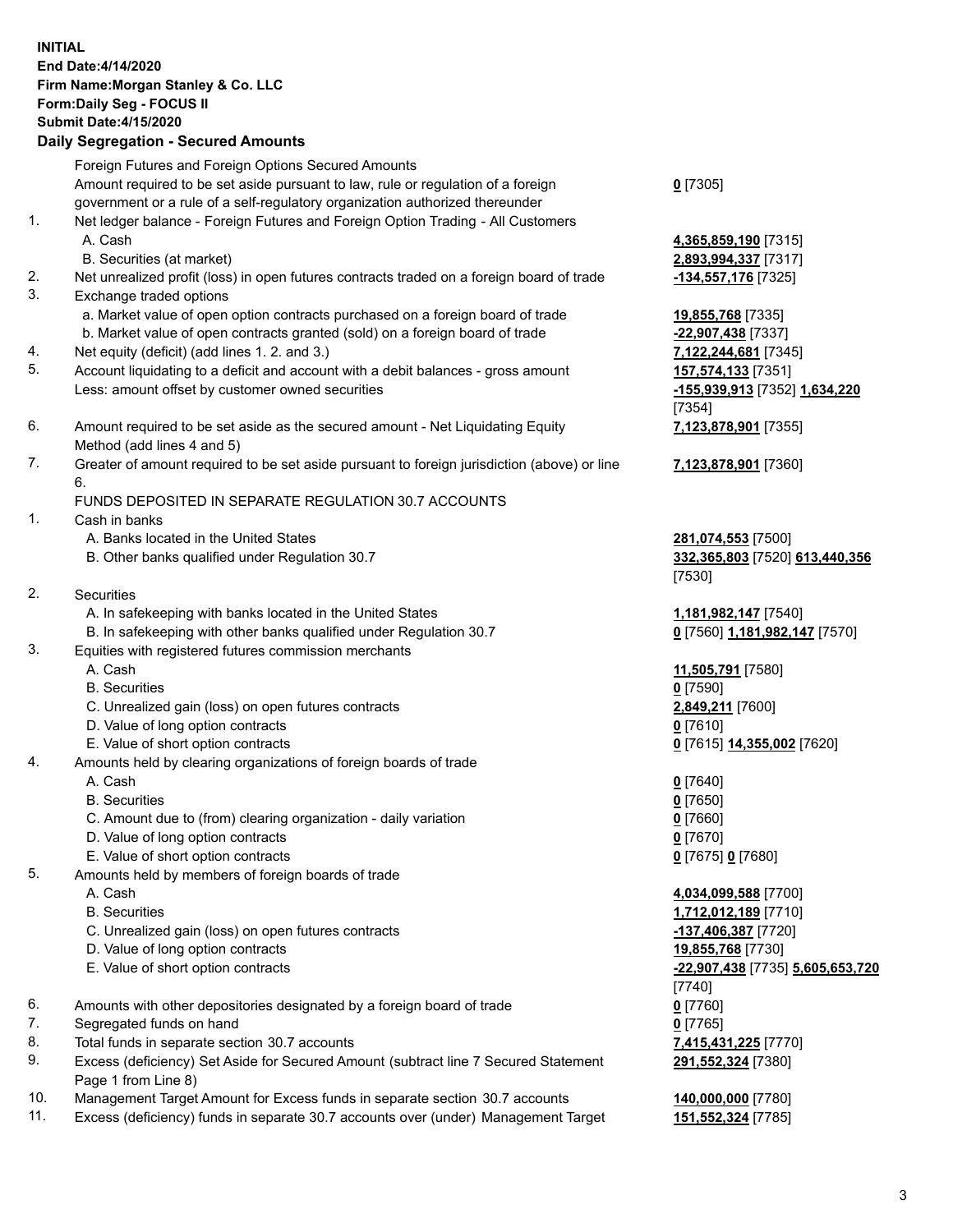**INITIAL End Date:4/14/2020 Firm Name:Morgan Stanley & Co. LLC Form:Daily Seg - FOCUS II Submit Date:4/15/2020 Daily Segregation - Segregation Statement** SEGREGATION REQUIREMENTS(Section 4d(2) of the CEAct) 1. Net ledger balance A. Cash **11,402,929,590** [7010] B. Securities (at market) **9,636,775,842** [7020] 2. Net unrealized profit (loss) in open futures contracts traded on a contract market **6,800,526,040** [7030] 3. Exchange traded options A. Add market value of open option contracts purchased on a contract market **600,703,309** [7032] B. Deduct market value of open option contracts granted (sold) on a contract market **-632,941,031** [7033] 4. Net equity (deficit) (add lines 1, 2 and 3) **27,807,993,750** [7040] 5. Accounts liquidating to a deficit and accounts with debit balances - gross amount **1,121,675,209** [7045] Less: amount offset by customer securities **-1,113,710,948** [7047] **7,964,261** [7050] 6. Amount required to be segregated (add lines 4 and 5) **27,815,958,011** [7060] FUNDS IN SEGREGATED ACCOUNTS 7. Deposited in segregated funds bank accounts A. Cash **4,168,132,320** [7070] B. Securities representing investments of customers' funds (at market) **0** [7080] C. Securities held for particular customers or option customers in lieu of cash (at market) **2,607,093,409** [7090] 8. Margins on deposit with derivatives clearing organizations of contract markets A. Cash **14,516,034,114** [7100] B. Securities representing investments of customers' funds (at market) **0** [7110] C. Securities held for particular customers or option customers in lieu of cash (at market) **7,029,682,433** [7120] 9. Net settlement from (to) derivatives clearing organizations of contract markets **203,918,595** [7130] 10. Exchange traded options A. Value of open long option contracts **600,703,309** [7132] B. Value of open short option contracts **and the set of our of the set of our of the set of our of the set of the set of the set of the set of the set of the set of the set of the set of the set of the set of the set of th** 11. Net equities with other FCMs A. Net liquidating equity **11,110,140** [7140] B. Securities representing investments of customers' funds (at market) **0** [7160] C. Securities held for particular customers or option customers in lieu of cash (at market) **0** [7170] 12. Segregated funds on hand **0** [7150] 13. Total amount in segregation (add lines 7 through 12) **28,503,733,289** [7180] 14. Excess (deficiency) funds in segregation (subtract line 6 from line 13) **687,775,278** [7190] 15. Management Target Amount for Excess funds in segregation **235,000,000** [7194]

16. Excess (deficiency) funds in segregation over (under) Management Target Amount Excess

**452,775,278** [7198]